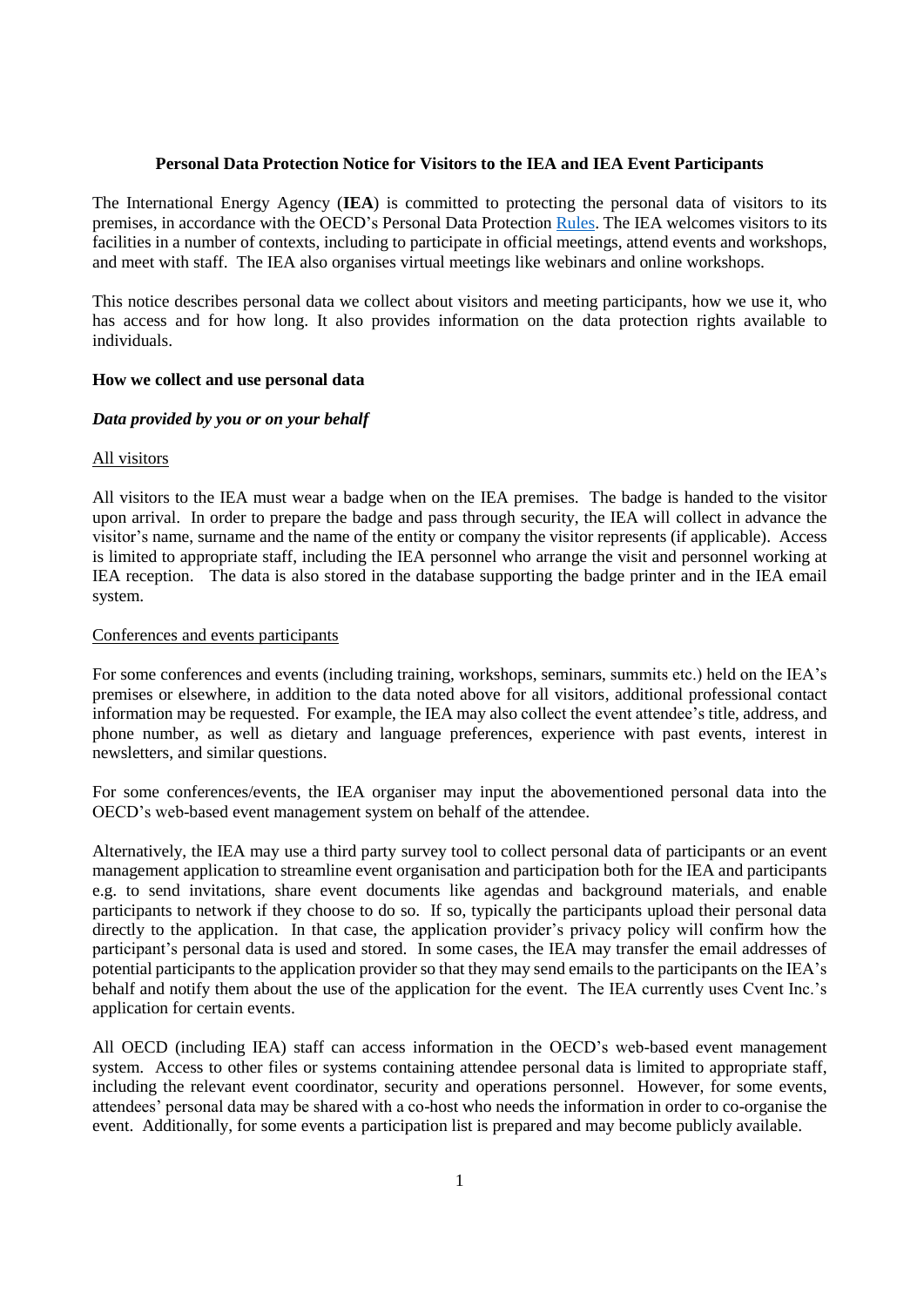#### Delegates to official meetings

For delegates to official IEA meetings, individual records are stored in the OECD's web-based event management system referred to above that includes (in addition to the data noted above for all visitors): a list of meetings attended, roles within bodies, newsletters and email notifications. As stated above, all OECD (including IEA) staff can access this information. Participation lists are typically prepared for official meetings, which may become publicly available.

The IEA uses the abovementioned visitor data to support an access control system that protects persons, premises and OECD/IEA assets and systems. The data also enables the IEA (and/or its co-hosts) to enable participants to attend and participate in the event, tailor the event accordingly, maintain participation records for its events and official meetings of its bodies, and contact participants regarding related or other IEA events that may be of interest to them in the future. The data is stored at the IEA and/or the OECD (in the case of the OECD's web-based event management system) and retained indefinitely for these purposes.

### **Contractors**

For contractors (non-staff), the OECD/IEA collects date and place of birth in addition to professional contact details. Access to such personal data is limited to appropriate staff.

### *Audio/video recordings, event photos, and CCTV*

The IEA makes audio recordings of some meetings in order to assist staff in the preparation of meeting summaries and for archival purposes. These recordings are stored at the IEA indefinitely. Access to these recordings is limited to appropriate staff.

Additionally, the IEA video records some events in order to webcast the event live, post the video on its website and/or preserve a recording for on-demand viewing at a later date. The purpose of these recordings is to expand access to a wider audience. For some meetings, photographs are also taken to facilitate communications and publicity. When a meeting is video recorded or photographed, meeting organisers inform registered participants with additional information about the purpose, who has access, and how for how long the data is kept.

Third party web-based services may be used to enable meetings with participants located both on premises and outside of the IEA. For example, the IEA sometimes use tools of suppliers such as LogMeIn Ireland Limited's GoToMeeting tool or Zoom Video Communications, Inc.'s tool for videoconference, web conferencing, webinar, screen-sharing or other collaborative meetings. This can involve the meeting organiser recording the remote desktop (i.e. what is shown on the meeting screens) and any other data or content originated by the IEA or the end users of such tools who participate in collaborative meetings. In this case, the remote participants see a pop-up notice confirming that the remote desktop is being recorded. Access to the recording is limited to the meeting organiser and any colleagues who are involved in the work relating to the meeting. The meeting organiser will retain the recording for so long as necessary to carry out work activities following on from, or relating to the subject matter of, the meeting.

Across a range of public points across the IEA premises, on-premises CCTV security cameras capture and preserve video. This video is used to support an access control system that protects persons, premises and IEA assets and systems. These recordings are stored at the IEA and routinely deleted after a period of 21 days, in the absence of an incident requiring that they be kept longer. Access is strictly limited to authorised staff and/or local authorities where appropriate for security reasons.